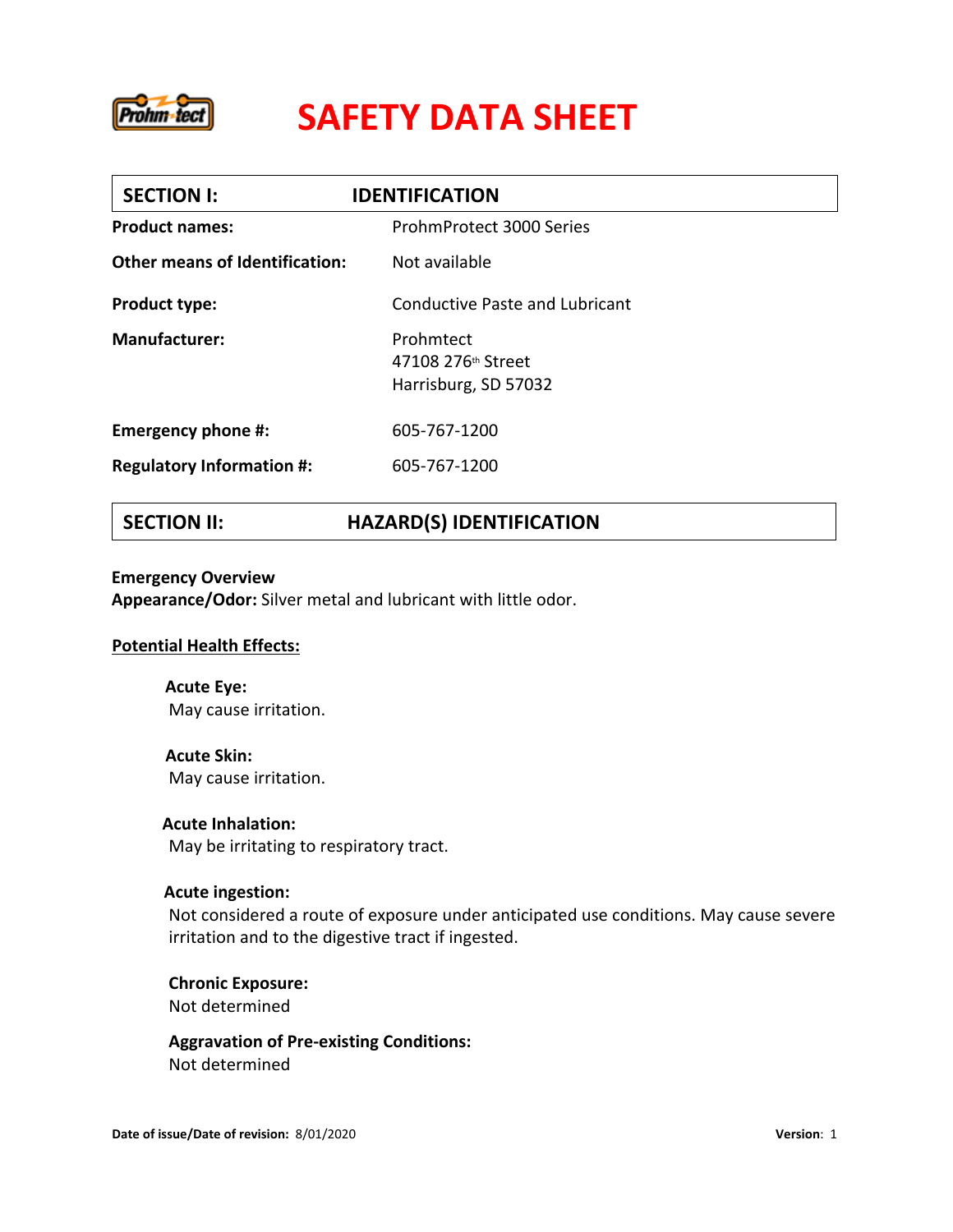

## **SECTION III: COMPOSITION/INFORMATION ON INGREDIANT**

| <b>Component</b>                    | CAS#                |
|-------------------------------------|---------------------|
| <b>Stainless Steel</b>              | 65997-19-5          |
| Proprietary Lubricant A             | <b>Trade Secret</b> |
| <b>Proprietary Lubricant Grease</b> | 68611-44-9          |
| Mineral Oil, Food Grade             | 8042-47-5           |

### **Petroleum hydrocarbon/metal mixture:**

Three proprietary ingredients:

The identity of these chemicals constitutes a trade secret. To the best of Prohmtect's knowledge, the product contains no SARA 313 in reportable amounts as of this date.

## **SECTION IV: FIRST-AID MEASURES**

### **First Aid Measures for Accidental:**

### **Eye Exposure:**

Immediately flush eyes with copious amounts of water. If irritation develops, SEEK MEDICAL ATTENTION.

### **Skin Exposure:**

Flood affected area with water for extended period then wash with soap. If irritation develops, seek medical attention.

### **Inhalation:**

Remove to fresh air. Seek medical attention if breathing becomes difficult.

### **Ingestion:**

Seek medical attention.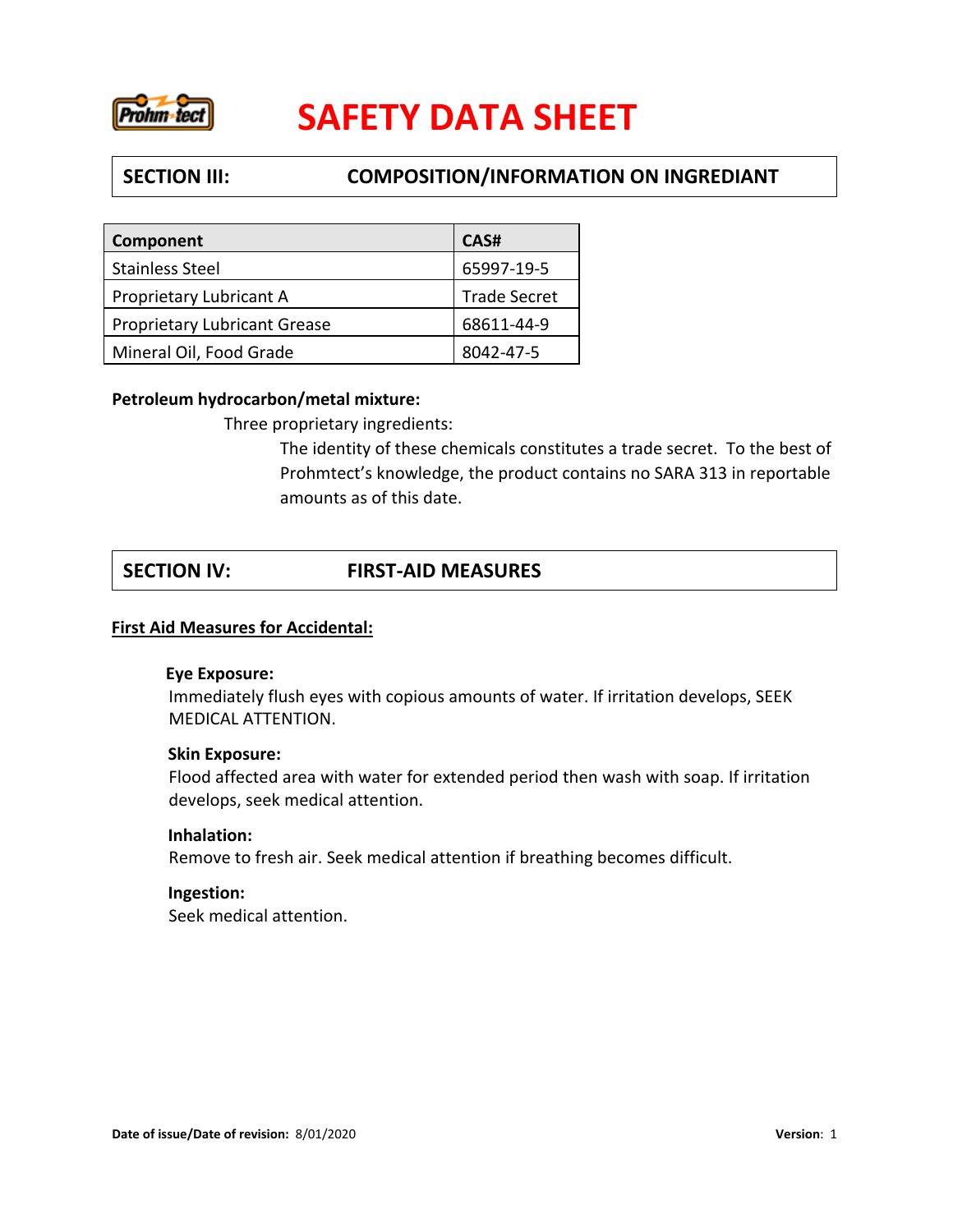

| <b>SECTION V:</b>        | <b>FIRE-FIGHTING MEASURES</b> |  |
|--------------------------|-------------------------------|--|
|                          |                               |  |
|                          |                               |  |
|                          |                               |  |
|                          |                               |  |
| <b>Fire Hazard Data:</b> |                               |  |

| <b>For Lubricant</b><br><b>Autoignition:</b> | N/A             |               |               |
|----------------------------------------------|-----------------|---------------|---------------|
| <b>Flash Point:</b>                          | $350^{\circ}$ F |               |               |
| Flammability Limits (vol/vol%):              |                 | Lower:<br>N/A | Upper:<br>N/A |

### **Extinguishing Media:**

Use extinguishing media suitable for surrounding fire

### **Special Fire Fighting Procedures:**

Keep containers cool by spraying with water when exposed to fie; if flames have reached the product causing a possible decomposition yielding toxic compounds, use self-contained breathing apparatus. This product does not burn, but will thermally dissociate above 290°C.

### **Unusual Fire and Explosion Hazards:**

Dissociate at temperatures above 290°C may cause the evolution of toxic gaseous fluorine compounds.

### **SECTION VI: ACCIDENTAL RELEASE MEASURES**

 **Cleanup and Disposal of Spill:**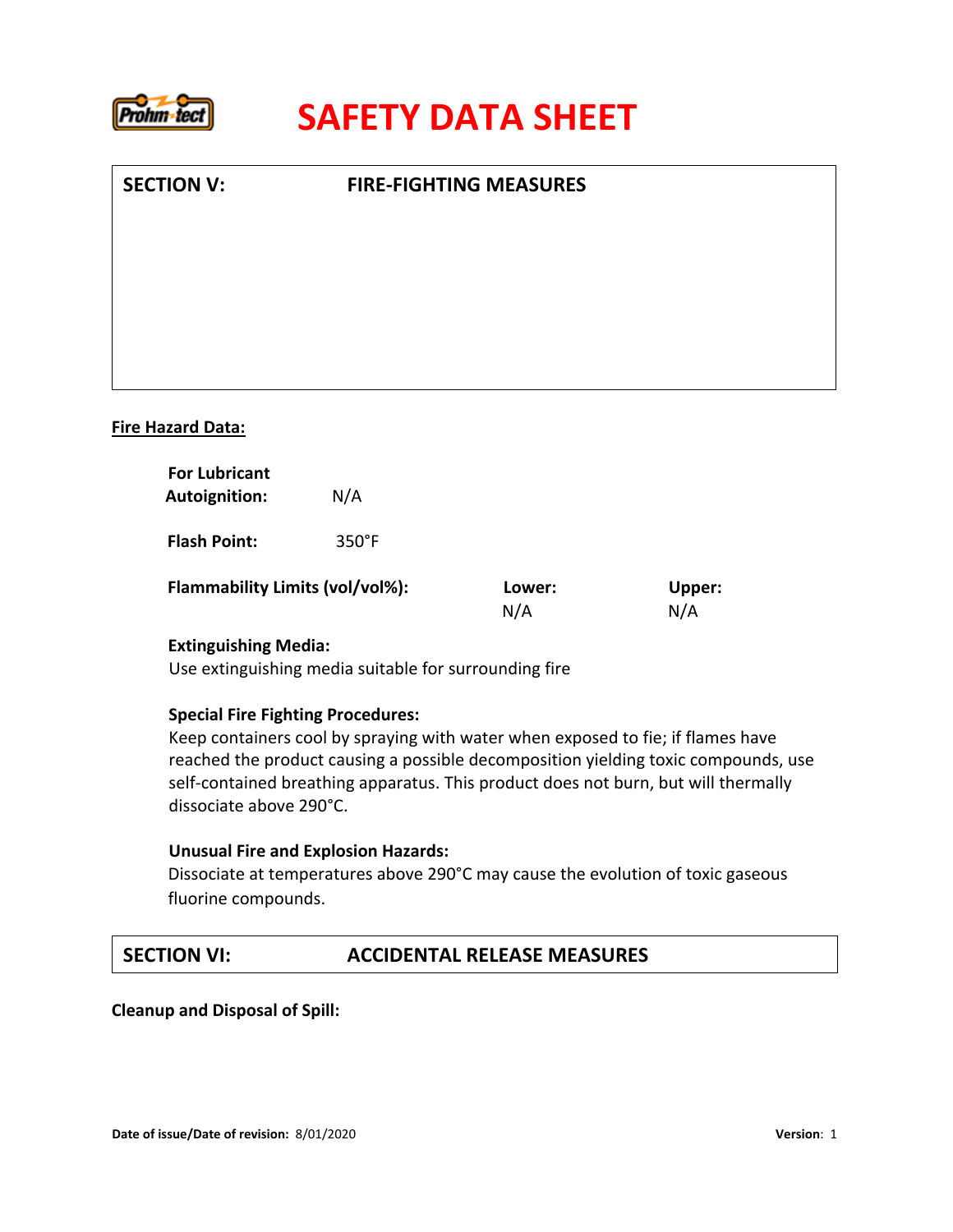

Vacuum or sweep up material and place in a suitable container for reclamation or disposal. Do not discharge into drains or sewers. Discard any product, residue, disposable container or liner in full compliance with federal, state, and local regulations.

## **SECTION VII: HANDLING AND STORAGE**

### **Handling/Storage:**

Avoid contact with skin and eyes. Keep in a tightly closed container, stored in a cool, dry, well ventilated area.

## **SECTION VIII: EXPOSURE CONTROLS/PERSONAL PROTECTION**

### **Exposure Guidelines:**

| Component              | <b>ACGIH</b>           | <b>NIOSH</b> | <b>OSHA-PELS</b>        |
|------------------------|------------------------|--------------|-------------------------|
| <b>Stainless Steel</b> | $0.1 \,\mathrm{mg/m3}$ | <b>ND</b>    | $0.01 \,\mathrm{mg/m3}$ |
| Lubricant              | ND                     | ΝD           | <b>ND</b>               |

### **Engineering Controls:**

General mechanical ventilation is adequate for normal use. Local exhaust is recommended for confined areas.

### **Respiratory Protection:**

None

### **Eye / Face Protection:**

Use eye protection to protect eyes.

### **Skin Protection:**

Use gloves to protect hands.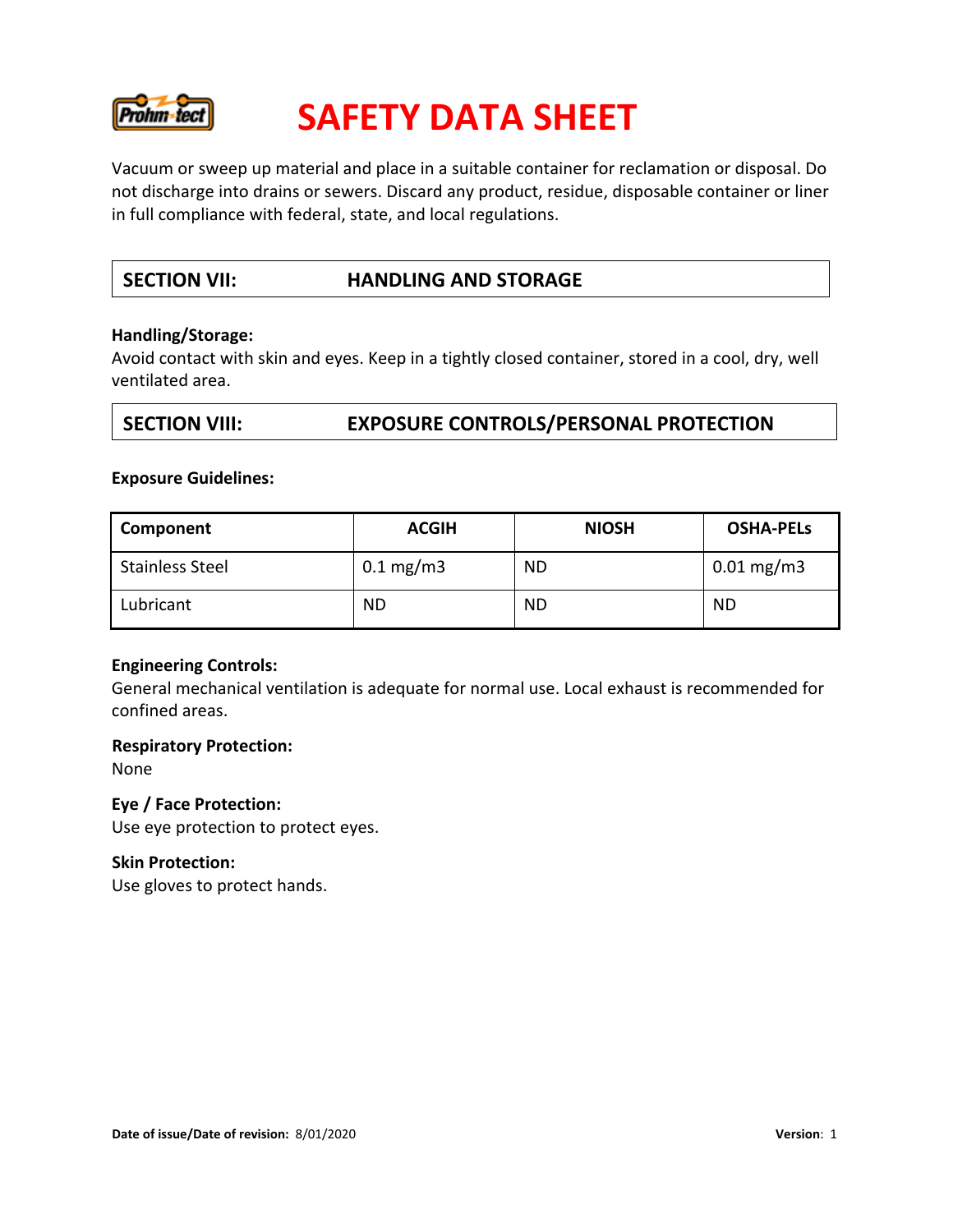

## **SECTION IX: PHYSICAL AND CHEMICAL PROPERTIES**

| <b>Physical Appearance:</b> Silver metal with lubricant |           |  |
|---------------------------------------------------------|-----------|--|
| Odor:                                                   | Slight    |  |
| pH:                                                     | ND        |  |
|                                                         |           |  |
| <b>For Lubricant</b>                                    |           |  |
| <b>Specific Gravity:</b>                                | 1.1       |  |
| <b>Water Solubility:</b>                                | Insoluble |  |
| <b>Melting Point:</b>                                   | 2795 F    |  |
| <b>Freezing Point</b>                                   | NA.       |  |
| <b>Boiling Point:</b>                                   | ND.       |  |
| <b>Vapor Pressure:</b>                                  | 10-7@ 20C |  |
| Density:                                                | NA        |  |
| Percent Volatiles by Volume: N/A                        |           |  |
| <b>Evaporation Rate:</b>                                | ND        |  |
| Viscosity:                                              | ND        |  |
| Density:                                                | ND        |  |
|                                                         |           |  |

## **SECTION X: STABILITY AND REACTIVITY**

**Chemical Stability:**  Stable **Conditions to Avoid:** 

Avoid heating above 280°C.

### **Materials / Chemicals to Be Avoided:**

Ammonia, acetylene, ethyl alcohol with nitric acid, hydrogen peroxide, oxalic acid. Molten alkali metals, interhalogen compounds, strong or not aqueous alkali and Lewis acids above 100°C.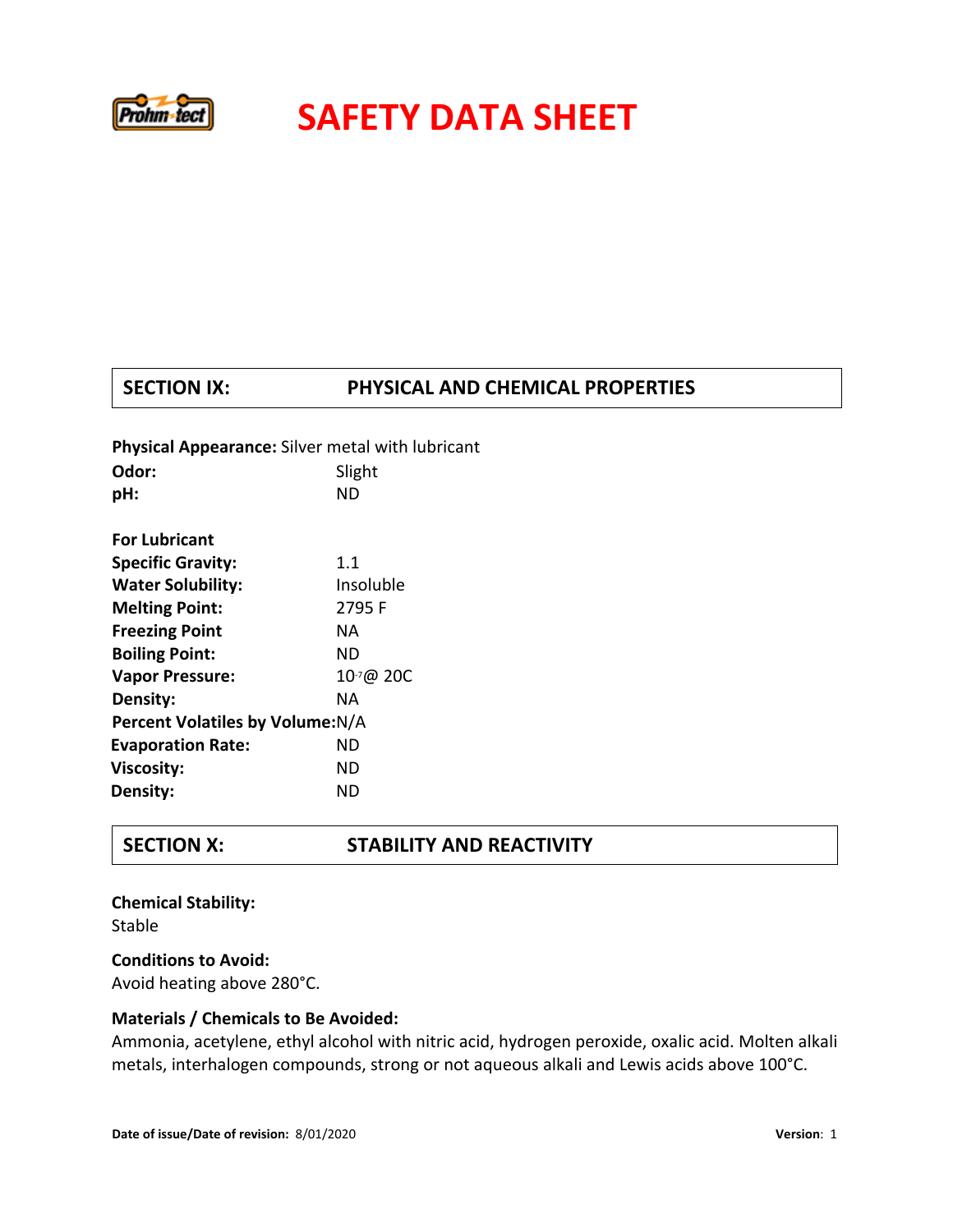

#### **Hazardous Decomposition Products:**

Toxic HF and COF2 from thermal decomposition in air plus H2O

### **Hazardous Polymerization:**

Will not occur

| <b>SECTION XI:</b>            | <b>TOXICOLOGICAL INFORMATION</b> |  |
|-------------------------------|----------------------------------|--|
| <b>Acute Effects:</b>         |                                  |  |
| LD50 Oral:                    | ND.                              |  |
| LD50 Dermal:                  | <b>ND</b>                        |  |
| <b>Chronic Effects</b>        |                                  |  |
| Carcinogenicity:              | ND.                              |  |
| Mutagenicity:                 | <b>ND</b>                        |  |
| <b>Reproductive Effects:</b>  | <b>ND</b>                        |  |
| <b>Developmental Effects:</b> | <b>ND</b>                        |  |

### **SECTION XII: ECOLOGICAL INFORMATION**

# **Environmental Fate:** No information found.

# **Environmental Toxicity:** No information found.

## **SECTION XIII: DISPOSAL CONSIDERATIONS**

#### **Waste Disposal Method:**

Whatever cannot be saved for recovery or recycling should be managed in an appropriate and approved waste disposal facility. Processing use or contamination of this product may change the waste management options. State and local disposal regulations may differ from federal disposal regulations. Dispose of container and unused contents in accordance with federal, state and local requirements.

## **SECTION XIV: TRANSPORTATION INFORMATION**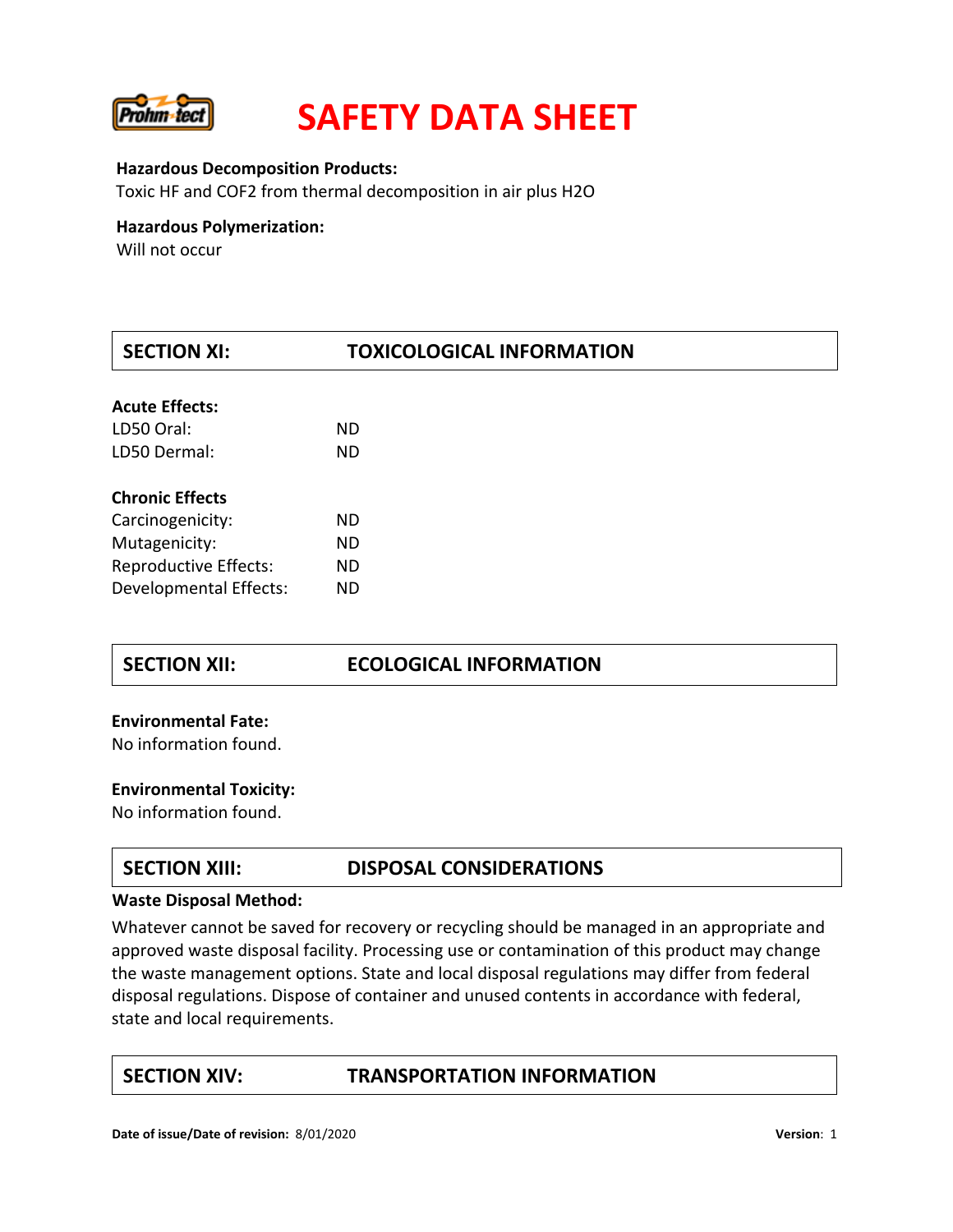

### **US Department of Transportation Shipping Name:**

| <b>US Department</b> | <b>Proper Shipping Name</b> | Not Regulated |
|----------------------|-----------------------------|---------------|
| . of                 | <b>Hazard Class</b>         | Not Regulated |
| Transportation       | <b>ID Number</b>            | Not Regulated |
|                      | <b>Packaging Group</b>      | Not Regulated |

**SECTION XV: REGULATORY INFORMATION** 

### **Federal Regulations:**

### **SARA Title III Hazard Classes:**

| Fire Hazard:              | Nο |  |
|---------------------------|----|--|
| Reactive Hazard:          | N٥ |  |
| Release of Pressure:      | N∩ |  |
| Acute Health Hazard: No   |    |  |
| Chronic Health Hazard: No |    |  |

### **TSCA:**

All components of this product are on the TSCA inventory or are exempt from TSCA Inventory requirements

# **Other Regulations:** None

## **SECTION XVI: OTHER INFORMATION**

### **National Paint & Coating Hazardous Materials Identification System – HMIS(R):**

| Health Hazard: |              |
|----------------|--------------|
| Flammability:  |              |
| Reactivity:    | $\mathbf{U}$ |

### **Key Legend Information:**

NA – Not Applicable ND – Not Determined ACGIH – American Conference of Governmental Industrial Hygienists